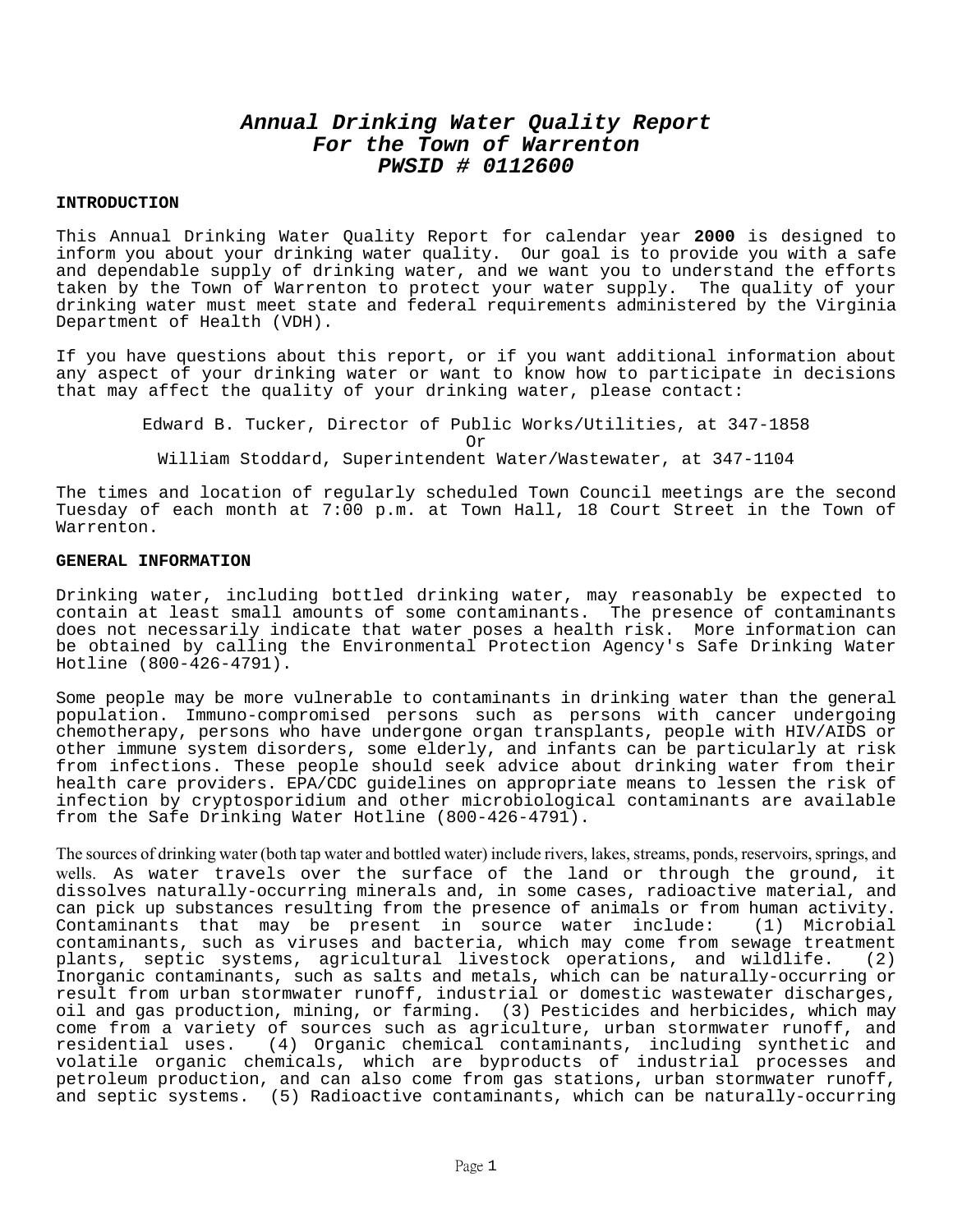or be the result of oil and gas production and mining activities. In order to ensure that tap water is safe to drink, EPA prescribes regulations which limit the amount of certain contaminants in water provided by public water systems. Food and Drug Administration regulations establish limits for contaminants in bottled water which must provide the same protection for public health.

## SOURCE(S) and TREATMENT OF YOUR DRINKING WATER

The sources of your drinking water are from both surface water and groundwater as described below:

Warrenton Reservoir: Located north of town off Blackwell Road with a capacity of approximately 120 million gallons.

 Airlie Reservoir: Located northwest of town between Route 17 and Route 605 on the Airlie Foundation Property with approximately 183 million gallons for town use.

Well # 5: Located off Fauquier Road in the corner of Rady Park producing approximately 52,000 gallons per day.

Well # 6: Located on Goochland Drive in the Warrenton Lakes Subdivision producing approximately 20,000 gallons per day.

Your drinking water supply is treated as described below:

The water from the reservoirs is treated by the Water Filtration Plant located at 7240 Blackwell Road, Warrenton, Va. The water from the two wells does not require treatment and is sampled and monitored on a periodic basis to verify its quality.

Under a new program being developed by VDH, a detailed source water assessment will be conducted within the next few years to find ways to better protect our water sources. After the assessment, we will provide information about potential sources of contamination and measures to reduce/eliminate those sources.

#### **DEFINITIONS**

Contaminants in your drinking water are routinely monitored according to Federal and State regulations. The following table shows the results of our monitoring for the period of January  $1^{st}$  to December  $31^{st}$ , 2000. In the table and elsewhere in this report you will find many terms and abbreviations you might not be familiar with. The following definitions are provided to help you better understand these terms:

Non-detects (ND) - lab analysis indicates that the contaminant is not present

Parts per million (ppm) - one part per million corresponds to one minute in two years or a single penny in \$10,000.

Parts per billion (ppb) - one part per billion corresponds to one minute in 2,000 years, or a single penny in \$10,000,000.

Parts per trillion (ppt) - one part per trillion corresponds to one minute in 2,000,000 years, or a single penny in \$10,000,000,000.

Picocuries per liter  $(pCi/L)$  - picocuries per liter is a measure of the radioactivity in water.

Nephelometric Turbidity Unit (NTU) - nephelometric turbidity unit is a measure of the clarity, or cloudiness, of water. Turbidity in excess of 5 NTU is just noticeable to the average person. Turbidity is monitored because it is a good indicator of the effectiveness of our filtration system.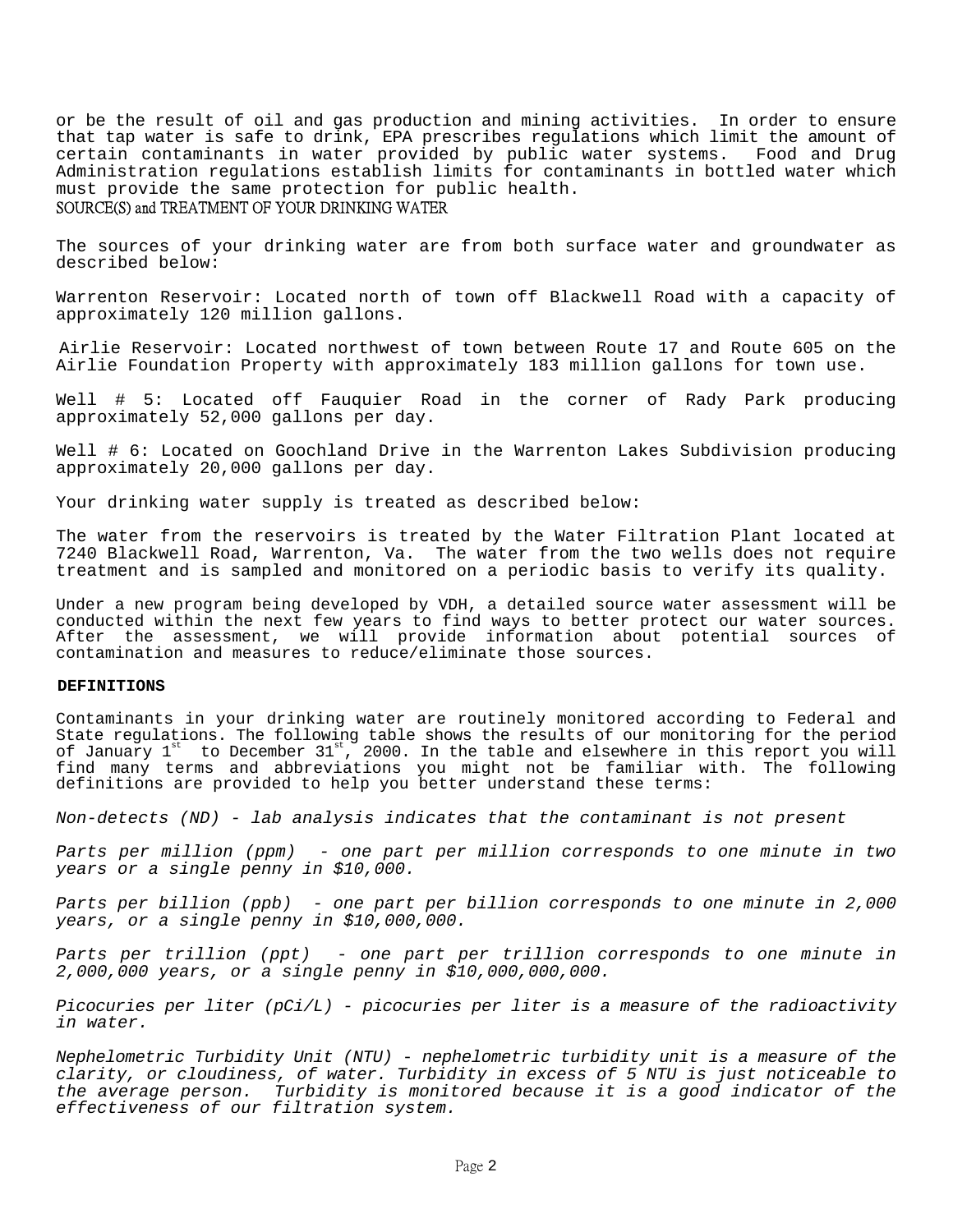Action Level  $(AL)$  - the concentration of a contaminant which, if exceeded, triggers treatment or other requirements which a water system must follow.

Treatment Technique (TT) - a required process intended to reduce the level of a contaminant in drinking water.

Maximum Contaminant Level, or MCL - the highest level of a contaminant that is allowed in drinking water. MCLs are set as close to the MCLGs as feasible using the best available treatment technology.

Secondary Maximum Contaminant Level, or SMCL - Maximum contaminant levels may be either ''primary'' (PMCL), meaning based on health considerations or ''secondary'' (SCML) meaning based on aesthetic considerations.

Maximum Contaminant Level Goal, or MCLG - the level of a contaminant in drinking water below which there is no known or expected risk to health. MCLGs allow for a margin of safety.

### **WATER QUALITY RESULTS**

**I. Microbiological Contaminants** - Were there any detections? ( ) Yes, as described below. ( **X**) No

| Contaminant                   | MCLG         | MCL                                                                                                           | No. of<br>Samples<br>Indicatin<br>q<br>Presence<br>οf<br>Bacteria | Violati<br>on<br>(Y/N) | Sampling<br>Year | Typical Source of<br>Contamination          |
|-------------------------------|--------------|---------------------------------------------------------------------------------------------------------------|-------------------------------------------------------------------|------------------------|------------------|---------------------------------------------|
| Total<br>coliform<br>bacteria | <sup>0</sup> | 1 positive monthly<br>sample                                                                                  | None                                                              | Nο                     | 2000             | Naturally<br>present in the<br>environment. |
| Fecal<br>coliform<br>bacteria | 0            | A routine sample and<br>a repeat sample are<br>total coliform<br>positive, and one is<br>also fecal positive. | None                                                              | Nο                     | 2000             | Human and<br>animal fecal<br>waste.         |

**II. Lead and Copper Contaminants** - Were there any detections? ( **X** ) Yes, as described below. ( ) No.

| Contam<br>$-$ inant   | Units<br>оf<br>Measure<br>-ment | Action<br>level | MCLG     | Results of<br>samples for<br>the 90 <sup>th</sup><br>Percentile<br>Value | Action<br>Level<br>Exceed-<br>ance<br>(Y/N) | Samplin<br>q Year | # of<br>Sampling<br>Sites<br>Exceeding<br>Action level | Typical Source<br>of Contamination             |
|-----------------------|---------------------------------|-----------------|----------|--------------------------------------------------------------------------|---------------------------------------------|-------------------|--------------------------------------------------------|------------------------------------------------|
| Lead                  | ppb                             | 15              | $\Omega$ | ND                                                                       | N                                           | 8/2000            | 0                                                      | Corrosion of<br>household<br>plumbing systems. |
| Coppe<br>$\mathtt{r}$ | ppm                             | 1.3             | 1.3      | 0.285                                                                    | N                                           | 8/2000            | 0                                                      | Corrosion of<br>household<br>plumbing systems. |

**III. Turbidity -** Were there any detections? ( **X** ) Yes, as described below ( ) No.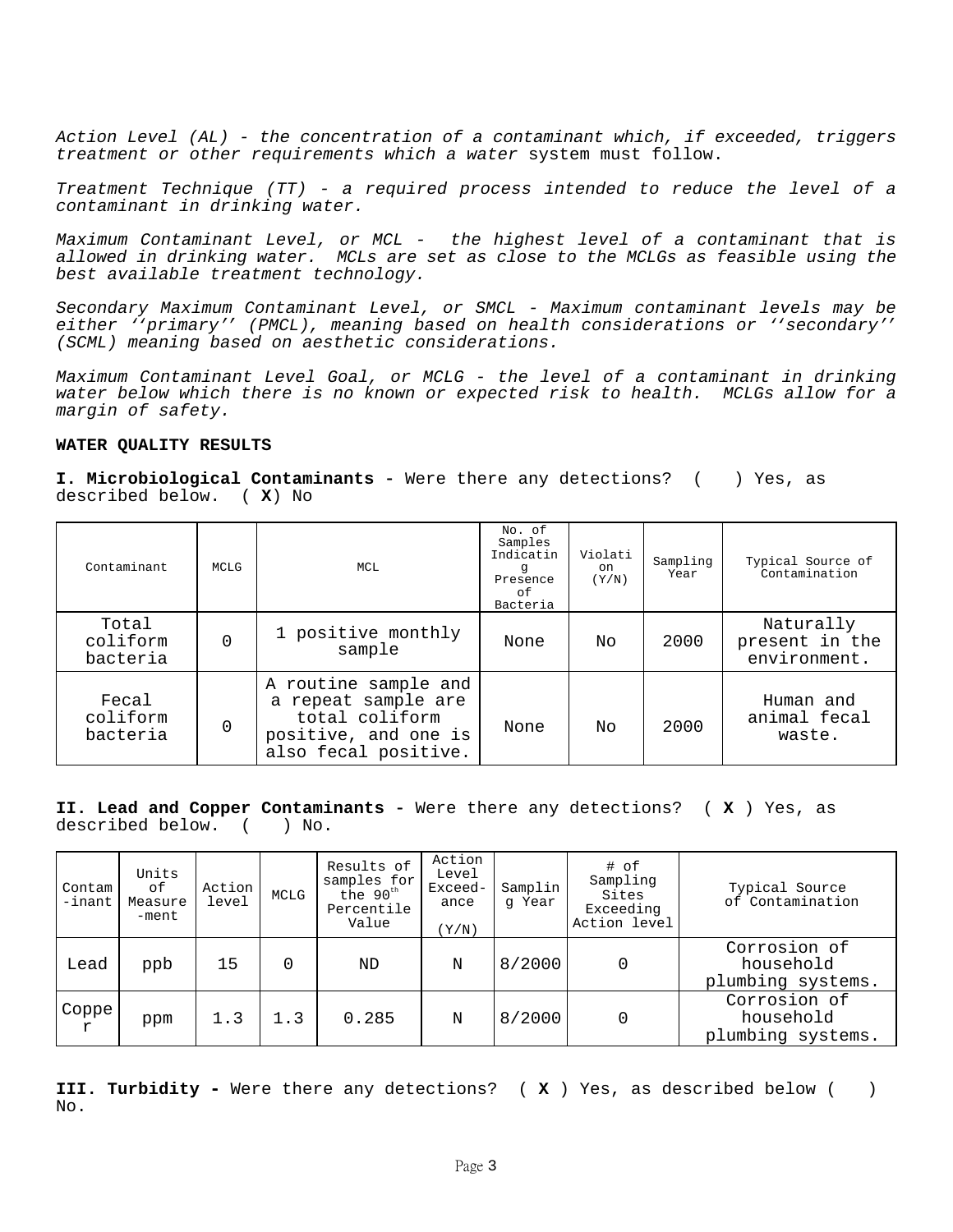| Contamina<br>nt | Treatment Technique<br>Limits                      | Level detected                                                                             | Violation<br>(Y/N) | Sampling<br>Year | Typical Source<br>оf<br>Contamination |
|-----------------|----------------------------------------------------|--------------------------------------------------------------------------------------------|--------------------|------------------|---------------------------------------|
| Turbidit<br>У   | 5 NTU maximum<br>$\leq$ 0.5 NTU 95% of<br>the time | highest single<br>measurement = $.23$<br>ntu<br>lowest monthly<br>2.<br>$percentage = 100$ | No<br>No           | 2000<br>2000     | Soil runoff                           |

## **IV. Other Chemical and Radiological Contaminants** - Were there any detections? ( **X** ) Yes, as described below. ( ) No

| Contaminant                   | Units<br>of<br>Measur<br>e-ment | <b>MCLG</b>    | MCL | Level<br>Detect<br>ed | Viol<br>$a -$<br>tion<br>(Y/N) | Range of<br>Detection<br>at.<br>Sampling<br>Points | Samplin<br>q Year | Typical Source<br>of Contamination                                                                                                                |
|-------------------------------|---------------------------------|----------------|-----|-----------------------|--------------------------------|----------------------------------------------------|-------------------|---------------------------------------------------------------------------------------------------------------------------------------------------|
| Alpha<br>Emitters             | pCi/L                           | $\overline{0}$ | 15  | 9.5                   | $\mathbf N$                    | $ND-12.5$                                          | 2000              | Erosion of natural<br>deposits<br>in the earth. <sup>1</sup>                                                                                      |
| Combined<br>Radium            | pCi/L                           | $\Omega$       | 5   | 2.8                   | $\mathbf N$                    | $ND-3.7$                                           | 2000              | Erosion of natural<br>deposits<br>in the earth. <sup>1</sup>                                                                                      |
| Nitrate                       | ppm                             | 10             | 10  | 3.27                  | $\mathbf N$                    | $0.13 -$<br>3.27                                   | 2000              | Erosion of natural<br>deposits<br>in the earth. <sup>2</sup>                                                                                      |
| Bromodi-<br>chloromethane     | ppb                             | N/A            | N/A | 9.3                   | $\mathbf N$                    | 9.3                                                | 2000              | By-product of<br>chlorine<br>disinfection                                                                                                         |
| Dibromo-<br>chlorometh<br>ane | ppb                             | N/A            | N/A | 1.1                   | N                              | 1.1                                                | 2000              | By-product of<br>chlorine<br>disinfection                                                                                                         |
| Chloroform                    | ppb                             | N/A            | N/A | 47.2                  | N                              | 47.2                                               | 2000              | By-product of<br>chlorine<br>disinfection                                                                                                         |
| Fluoride                      | ppm                             | 4              | 4   | 1.24                  | N                              | $0.97-$<br>1.32                                    | 2000              | Erosion of natural<br>deposits;<br>water additive which<br>promotes strong<br>teeth;<br>discharge from<br>fertilizer<br>and aluminum<br>factories |
|                               |                                 |                |     |                       |                                |                                                    |                   |                                                                                                                                                   |

**<sup>1</sup>**Some people who drink water containing alpha emitters and radium 226 or 228 in excess of the MCL over many years may have an increased risk of getting cancer**.** 

**2** Nitrate levels may rise quickly for short periods of time because of rainfall and can be due to runoff from fertilizer use; leakage from septic tanks; sewage; and erosion of natural deposits in the earth

The Town constantly monitors for various contaminants in the water supply to meet all regulatory requirements. The tables list only those contaminants that had some level of detection. Many other contaminants have been analyzed but were not present or were below the detection limits of the lab equipment.